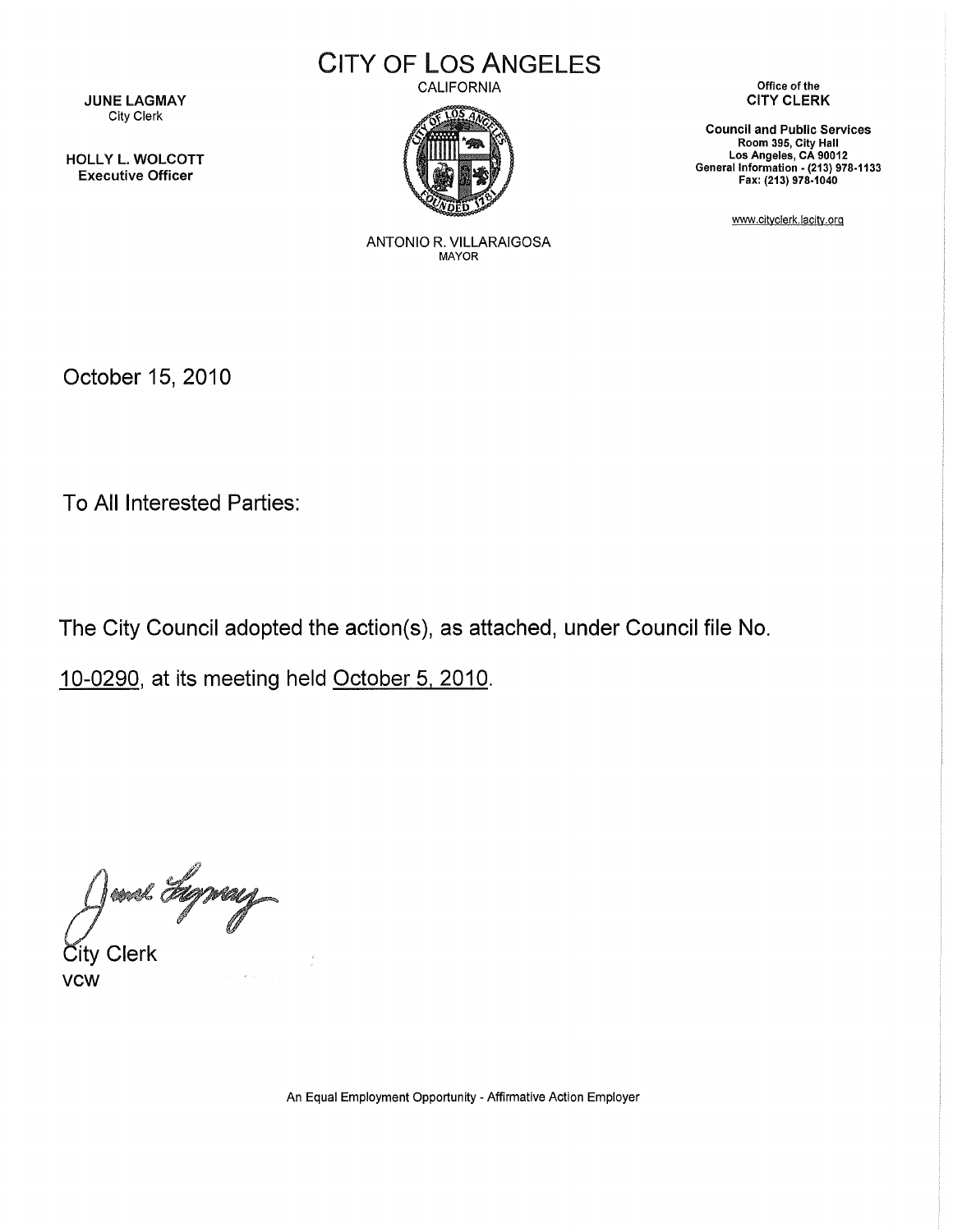| OF MGyoPs Time Stamp                                | TIME LIMIT FILES<br><b>ORDINANCES</b>                             | father is a<br>City Clerk's Time Stamp<br>LA TIMARA             |
|-----------------------------------------------------|-------------------------------------------------------------------|-----------------------------------------------------------------|
| $20100CT - 5$ PM 3:28<br>CITY OF LOS ANGELES        | <b>FORTHWITH</b>                                                  | Uh.<br>2010 OCT -5 PM 3:28<br><b>CITY CLERK</b><br>BY<br>DEPUTY |
| <b>COUNCIL FILE NUMBER</b><br>COUNCIL APPROVAL DATE | 10-0290 & 08-1495<br>LAST DAY FOR MAYOR TO ACT<br>OCTOBER 5, 2010 | <b>COUNCIL DISTRICT.</b><br>OCT 15 2010                         |

ORDINANCE TYPE: \_\_\_\_ Ord of Intent \_\_\_\_ Zoning \_\_\_\_\_\_ Personnel \_\_\_\_\_\_ General

\_Improvement \_\_\_X\_LAMC \_\_\_\_\_\_LAAC \_\_\_\_CU or Var Appeals - CPC No. \_\_\_\_\_\_\_\_\_\_\_\_\_\_

SUBJECT MATTER: AMENDING ARTICLE 3, CHAPTER 5 OF LOS ANGELES MUNICIPAL CODE SECTION 53.15.2 (E), TO ESTABLISH A PERMIT FEE IN THE AMOUNT OF \$120 FOR THE TRANSFER OF ANIMALS UNDER THE AGE OF SIX MONTHS

|                             | <b>APPROVED</b> | <b>DISAPPROVED</b> |                | Z<br>tunas<br>C <sup>ina</sup> ing<br>Cinaia |                                         |
|-----------------------------|-----------------|--------------------|----------------|----------------------------------------------|-----------------------------------------|
| PLANNING COMMISSION         |                 |                    | <b>Shakers</b> |                                              |                                         |
| DIRECTOR OF PLANNING        |                 |                    | ----           | c                                            |                                         |
| <b>CITY ATTORNEY</b>        |                 |                    |                |                                              |                                         |
| CITY ADMINISTRATIVE OFFICER |                 |                    | 习              | ھا                                           |                                         |
| <b>OTHER</b>                |                 |                    |                |                                              | distances in<br>d <sup>ea</sup> rtists. |

DATE OF MAYOR APPROVAL, DEEMED APPROVED OR \*VETO \_\_\_\_\_ 

# (CITY CLERK USE ONLY PLEASE DO NOT WRITE BELOW THIS LINE}

| DATE RECEIVED FROM MAYOR        | <b>OCT 1 4 2010</b> | ORDINANCE NO.           | 181353       |
|---------------------------------|---------------------|-------------------------|--------------|
| OCT 1 8 2010<br>DATE PUBLISHED  | DATE POSTED         | EFFECTIVE DATE          | NOV 1 8 2010 |
| ORD OF INTENT: HEARING DATE     |                     | ASSESSMENT CONFIRMATION |              |
| ORDINANCE FOR DISTRIBUTION: YES | NO                  |                         |              |
| Calagend\100290.ord             |                     |                         |              |